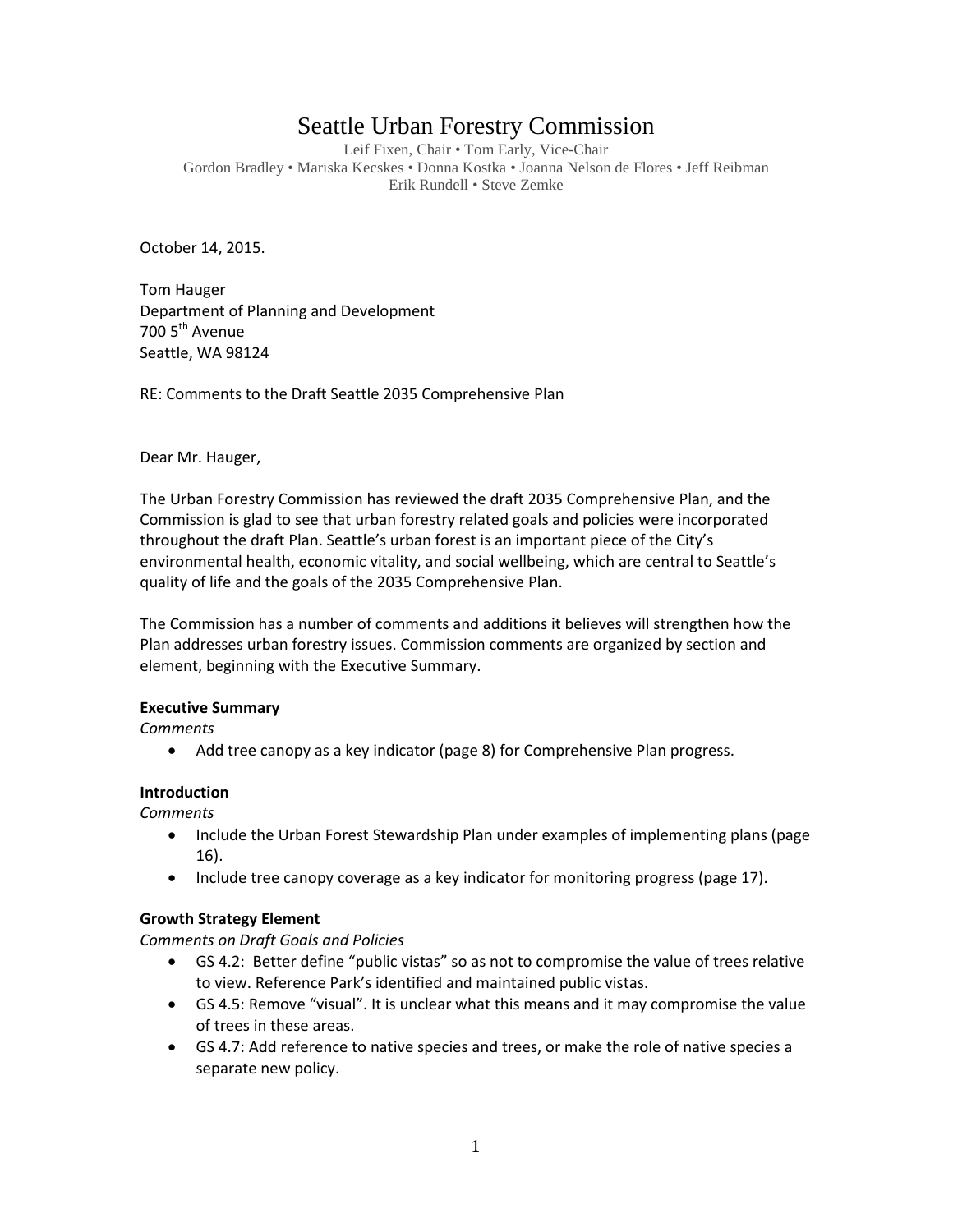## *Add a point under Natural Environment*

• GS 4.8: Promote a healthy urban forest throughout the city including an emphasis on native species and increasing canopy coverage.

# *Possible New Policies*

- Add policy on urban forest as a significant contributor to Seattle's natural environment.
- Add policy on promoting native species for protection and enhancement of wildlife habitat.

# **Land Use Element**

# *Comments on Draft Goals and Policies*

- LU 5.8: Make specific mention of tree canopy coverage as a stormwater mitigation strategy.
- LU 5.16: Reference Park's current identified public vistas on third bullet.
- LU 11: Acknowledge the need to balance industrial uses with environmental natural areas, such as the Duwamish Greenbelt, and environmental justice issues related to adjacent or nearby residential neighborhoods, which often have a higher share of lowincome households.
- LU 11.11: Remove reference "to a minimum" and replace with "compatible with industrial activities…" The intent of the policy should be on the special needs and flexibility of landscaping requirement in industrial areas. This does not require minimizing standards. Also reference the need to offset impact for adjacent residential areas.

# *Add a new item:*

• LU 11.27 Recognize the common adjacency between industrial zones and environmentally critical areas, shoreline and habitat by creating voluntary incentives for green infrastructure and buffers at these borders.

# *Possible New Policies:*

• Add policy acknowledging that the large share of canopy coverage is on private property and the importance of maintaining this canopy coverage for reaching the City's canopy coverage goal.

# **Transportation Element**

# *Comments on Draft Goals and Policies*

- T 2.5 and 2.6: Clarify what "greening" and other uses include. Also, define the "transition zone" or include in the glossary. Clarify if the transition zone is expected to accommodate all the predominate uses listed.
- T 3.15: Include greening as an element that enhances the public realm and creates vibrant public spaces.
- T 4.5: Change to "**Increase** and enhance the public street canopy…"